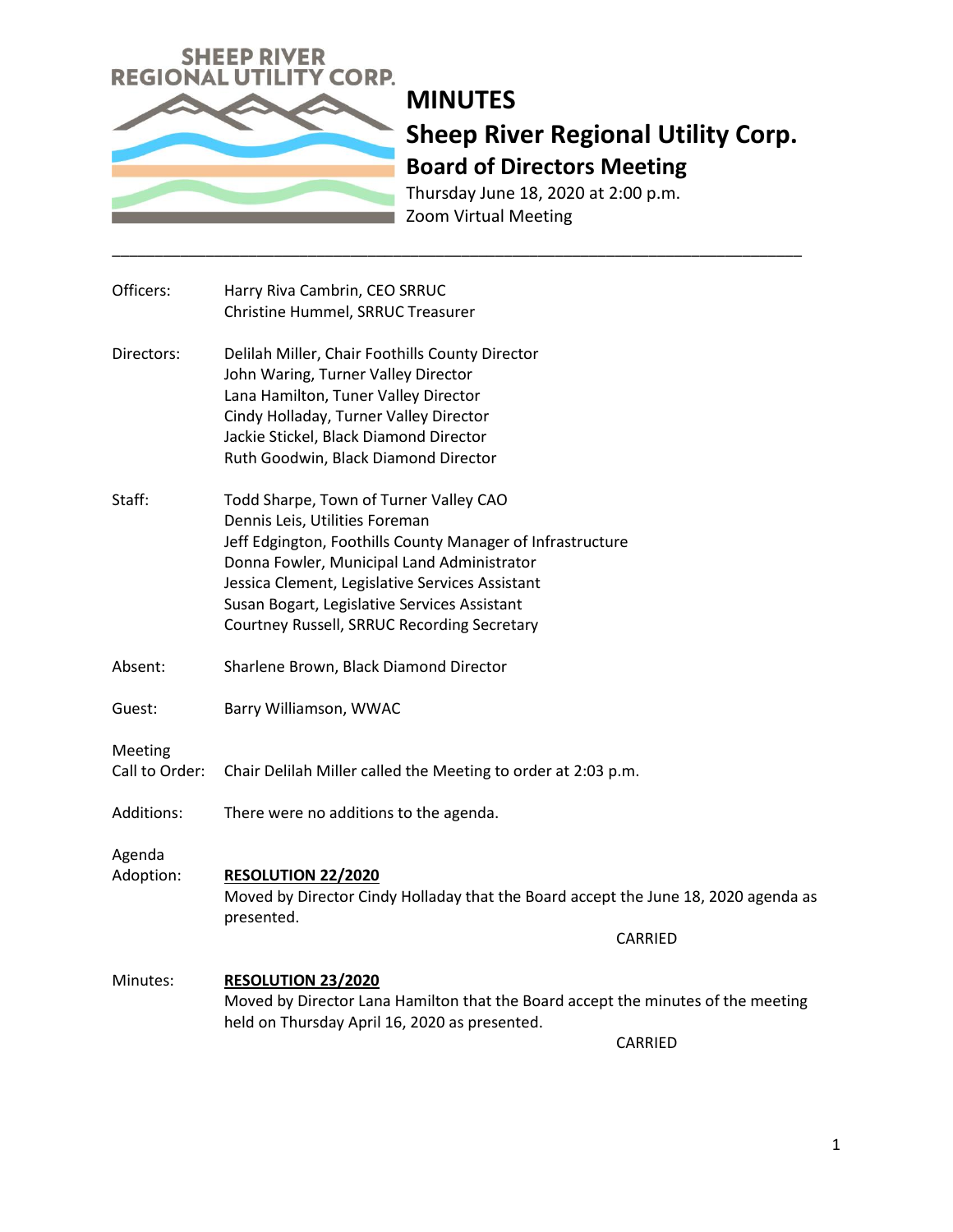

## **MINUTES Sheep River Regional Utility Corp. Board of Directors Meeting**

Thursday June 18, 2020 at 2:00 p.m. Zoom Virtual Meeting

\_\_\_\_\_\_\_\_\_\_\_\_\_\_\_\_\_\_\_\_\_\_\_\_\_\_\_\_\_\_\_\_\_\_\_\_\_\_\_\_\_\_\_\_\_\_\_\_\_\_\_\_\_\_\_\_\_\_\_\_\_\_\_\_\_\_\_\_\_\_\_\_\_\_\_\_\_\_\_\_\_\_\_

| Accounts<br>Payable:                                 | <b>RESOLUTION 24/2020</b><br>Moved by Director Jackie Stickel that the accounts payable dated May 25, 2020 in the<br>amount of \$84,387.91 be accepted as presented.<br>CARRIED                                                                                                                                                                                                                                                                                                                                                                                                                                                                                                 |
|------------------------------------------------------|---------------------------------------------------------------------------------------------------------------------------------------------------------------------------------------------------------------------------------------------------------------------------------------------------------------------------------------------------------------------------------------------------------------------------------------------------------------------------------------------------------------------------------------------------------------------------------------------------------------------------------------------------------------------------------|
|                                                      | <b>RESOLUTION 25/2020</b><br>Moved by Director Ruth Goodwin that the accounts payable dated June 18, 2020 in the<br>amount of \$58,978.85 be accepted as presented.<br>CARRIED                                                                                                                                                                                                                                                                                                                                                                                                                                                                                                  |
| Old Business:                                        | Business Continuity Plan & Emergency Management Plan - nothing new to report this<br>month.                                                                                                                                                                                                                                                                                                                                                                                                                                                                                                                                                                                     |
| Statement of<br>Operating<br>Revenues &<br>Expenses: | Christine Hummel discussed.<br>RESOLUTION 26/2020<br>Moved by Director John Waring that the Statement of Operating Revenues and<br>Expenses dated May 31, 2020 be accepted as presented.<br>CARRIED                                                                                                                                                                                                                                                                                                                                                                                                                                                                             |
| Operations<br>Update:                                | Dennis Leis & Harry Riva Cambrin discussed.<br>Two pumps ordered, one delivered & installed so far, Missing pieces from both<br>1.<br>pumps, should be here early next week.<br>2. Put the pump back into the river today.<br>3. Raw water reservoir is at 69% capacity currently. Levels should come back up now<br>that we are pumping from the river.<br>4. Fencing is complete.<br>Well T5A manganese levels slightly above maximum allowable concentration.<br>5.<br>Drinking water standards & limits changed in June 2019. Reservoir does not exceed<br>levels.<br><b>RESOLUTION 27/2020</b><br>Moved by Director John Waring that the Operations Update be accepted for |
|                                                      | information as presented.                                                                                                                                                                                                                                                                                                                                                                                                                                                                                                                                                                                                                                                       |

CARRIED